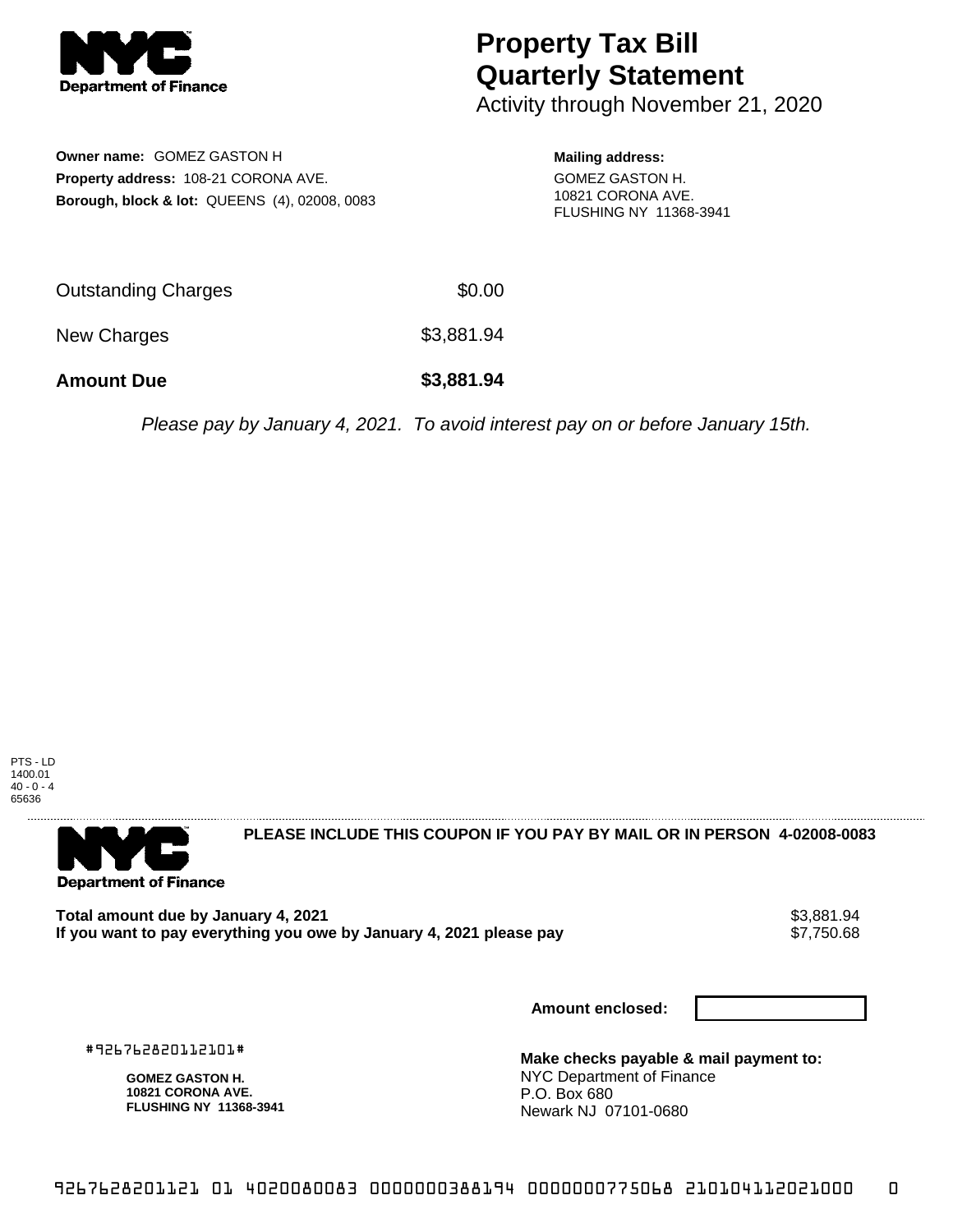

| <b>Billing Summary</b>                                                     | <b>Activity Date Due Date</b> |                      | Amount       |
|----------------------------------------------------------------------------|-------------------------------|----------------------|--------------|
| Outstanding charges including interest and payments                        |                               |                      | \$0.00       |
| <b>Finance-Property Tax</b>                                                |                               | 01/01/2021           | \$3,769.62   |
| <b>Adopted Tax Rate</b>                                                    |                               |                      | \$112.32     |
| <b>Total amount due</b>                                                    |                               |                      | \$3,881.94   |
| <b>Tax Year Charges Remaining</b>                                          | <b>Activity Date</b>          | <b>Due Date</b>      | Amount       |
| <b>Finance-Property Tax</b>                                                |                               | 04/01/2021           | \$3,769.62   |
| <b>Adopted Tax Rate</b>                                                    |                               |                      | \$112.32     |
| Total tax year charges remaining                                           |                               |                      | \$3,881.94   |
| If you want to pay everything you owe by January 4, 2021 please pay        |                               |                      | \$7,750.68   |
| If you pay everything you owe by January 4, 2021, you would save:          |                               | \$13.20              |              |
| How We Calculated Your Property Tax For July 1, 2020 Through June 30, 2021 |                               |                      |              |
|                                                                            |                               | Overall              |              |
| Tax class 4 - Commercial Or Industrial                                     |                               | <b>Tax Rate</b>      |              |
| Original tax rate billed                                                   |                               | 10.5370%             |              |
| New Tax rate                                                               |                               | 10.6940%             |              |
| Estimated Market Value \$349,000                                           |                               |                      |              |
|                                                                            |                               |                      | <b>Taxes</b> |
| <b>Billable Assessed Value</b>                                             |                               | \$143,100            |              |
| <b>Taxable Value</b>                                                       |                               | \$143,100 x 10.6940% |              |
| <b>Tax Before Abatements and STAR</b>                                      |                               | \$15,303.12          | \$15,303.12  |
| Annual property tax                                                        |                               |                      | \$15,303.12  |
| Original property tax billed in June 2020                                  |                               |                      | \$15,078.48  |
| Change In Property Tax Bill Based On New Tax Rate                          |                               |                      | \$224.64     |

Please call 311 to speak to a representative to make a property tax payment by telephone.

For information about the interest rate charged on late payments, visit nyc.gov/taxbill.

## **Home banking payment instructions:**

- 1. **Log** into your bank or online bill pay website.
- 2. **Add** the new payee: NYC DOF Property Tax. Enter your account number, which is your boro, block and lot, as it appears here: 4-02008-0083 . You may also need to enter the address for the Department of Finance. The address is P.O. Box 680, Newark NJ 07101-0680.
- 3. **Schedule** your online payment using your checking or savings account.

## **Did Your Mailing Address Change?**

If so, please visit us at **nyc.gov/changemailingaddress** or call **311.**

When you provide a check as payment, you authorize us either to use information from your check to make a one-time electronic fund transfer from your account or to process the payment as a check transaction.